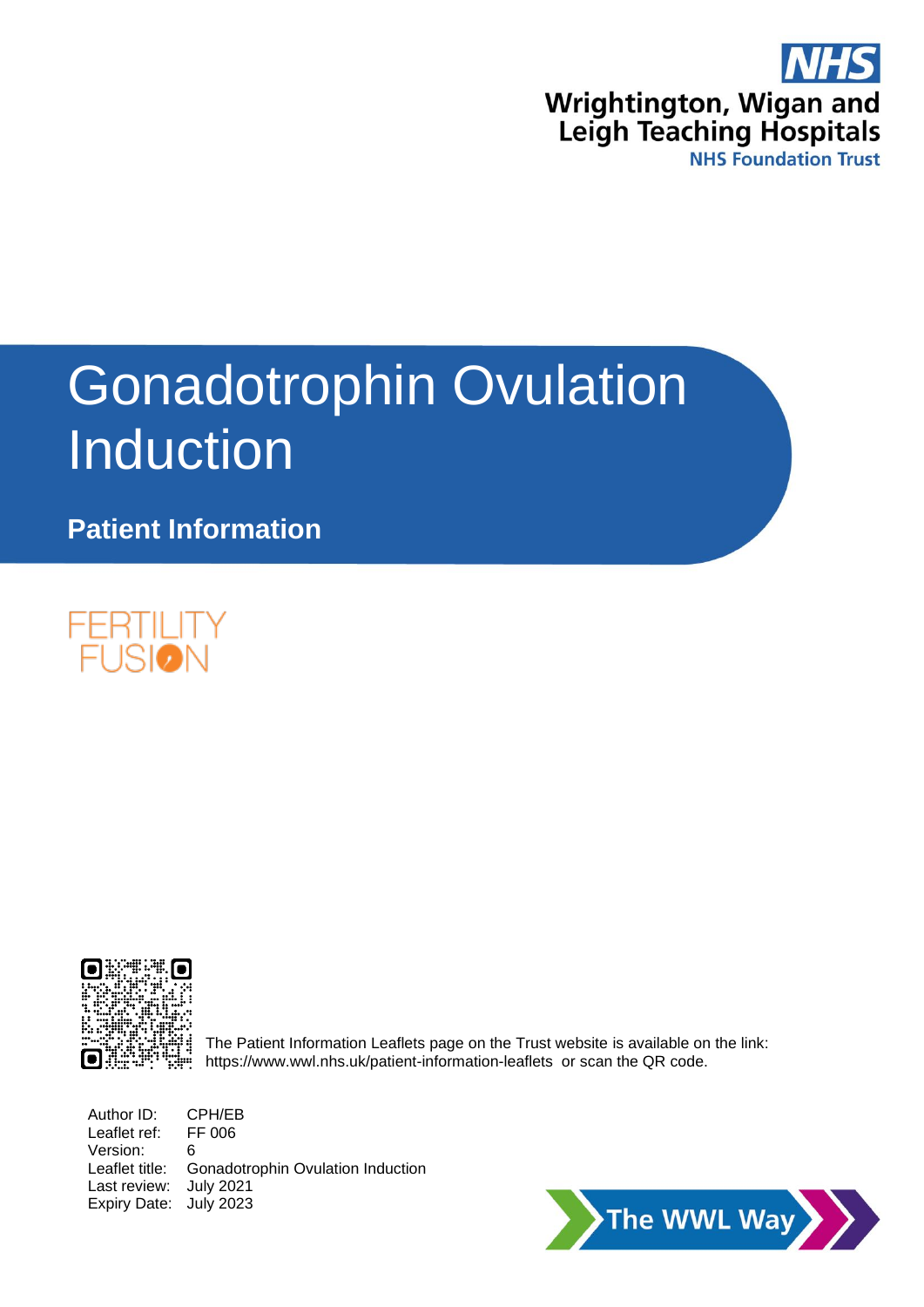## **What is gonadotrophin ovulation Induction?**

Gonadotrophin ovulation induction is treatment with follicle stimulating hormone (FSH) injections to stimulate ovulation (egg production). It can be used for patients with ovulatory disorders when Clomiphene or Letrozole tablets have not induced ovulation.

### **Benefits**

Ovulation induction allows women who do not ovulate normally an opportunity to ovulate and have a chance of conceiving naturally. Its success depends on timing intercourse to take place when ovulation occurs.

Monitoring the response to treatment is therefore a vital part of the programme, to maximise the chance of a successful pregnancy and to minimise the risks of treatment.

## **Alternatives**

The alternatives to gonadotrophin ovulation induction are:

- Intrauterine Insemination (IUI), or
- IVF

## **What happens during a cycle of gonadotrophin ovulation induction?**

- 1. Drug treatment begins at the start of the menstrual cycle to encourage eggs to mature. The gonadotrophin injections stimulate the ovaries to produce the follicles which contain the developing eggs. You will be taught how to administer the injections at the start of the treatment.
- 2. A week after drug treatment has commenced, you will have regular ultrasound scans to check the development and growth of any follicles. When your ultrasound scan shows one to three follicles that have reached their target size, you will be asked to give yourself a final injection of HCG (trigger injection) to induce ovulation.
- 3. You will be advised by the unit staff of likely timing of ovulation and advised to have regular intercourse over the next couple of days.
- 4. You will be asked to carry out a pregnancy test two weeks following the HCG injection unless your period has already started.
- 5. If the test is positive, we will arrange a scan for you in a couple of weeks to ensure all is well.
- 6. If the test is negative, then you may contact the ward on the first day of your period if you wish to proceed with another cycle of treatment.

You may make an appointment following any cycle if you wish but after three cycles, we will ask you to make an appointment to discuss further options.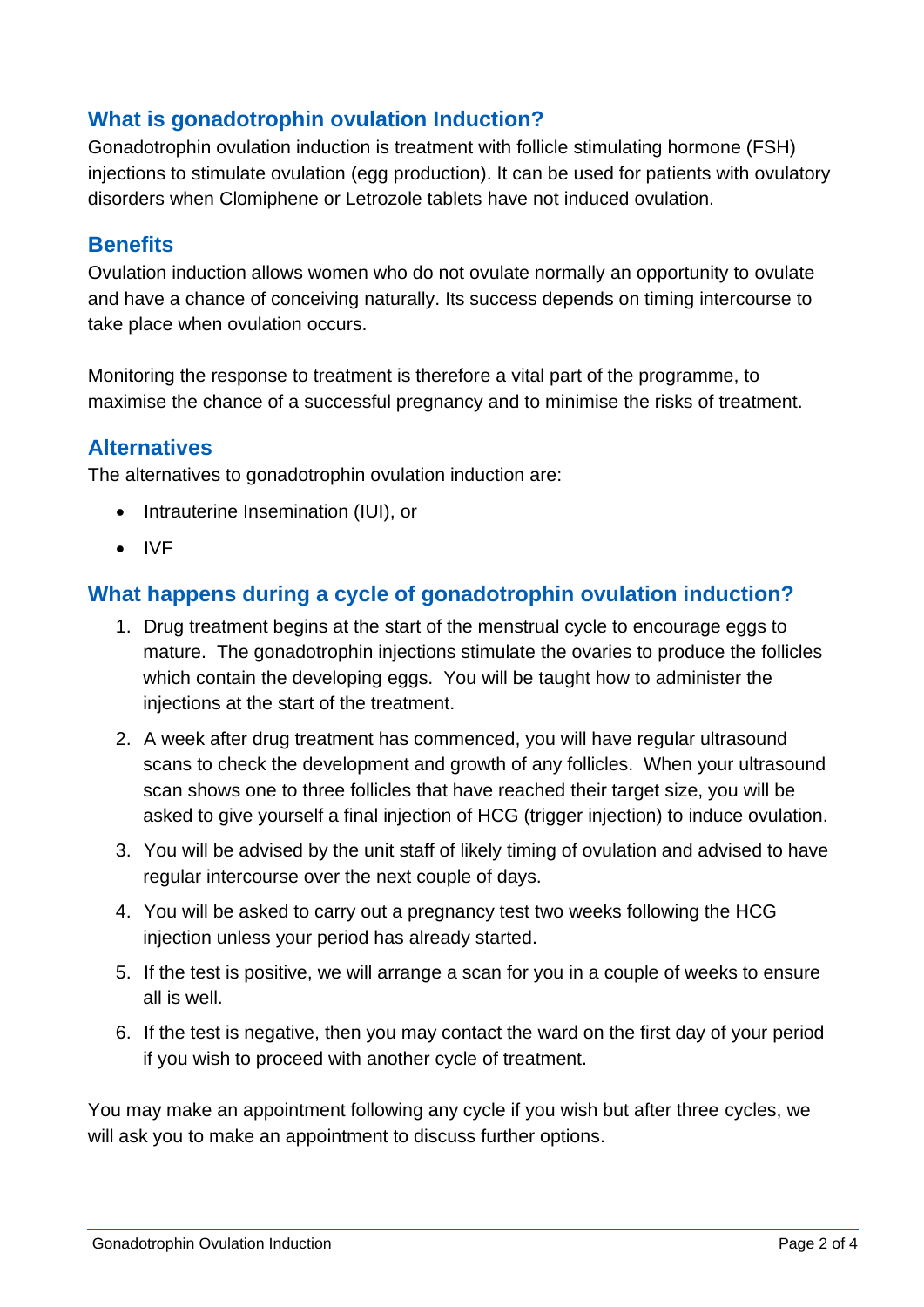## **Risks**

The risks involved in having Gonadotrophin Ovulation Induction are:

- Ovarian hyperstimulation
- Multiple pregnancy
- Failure to conceive.

The Unit Counsellor can be contacted for support at any time, throughout your treatment and afterwards. The telephone number is 01942 264308.

## **Contact information**

If you have any worries or concerns or need some advice, please do not hesitate to contact the nursing staff at:

#### **Fertility Fusion, Wrightington Hospital**

Telephone: 01257 256251 Monday to Friday 8am to 4:30pm

#### **Swinley Ward, Royal Albert Edward Infirmary**

Out of hours: Telephone: 01942 822568